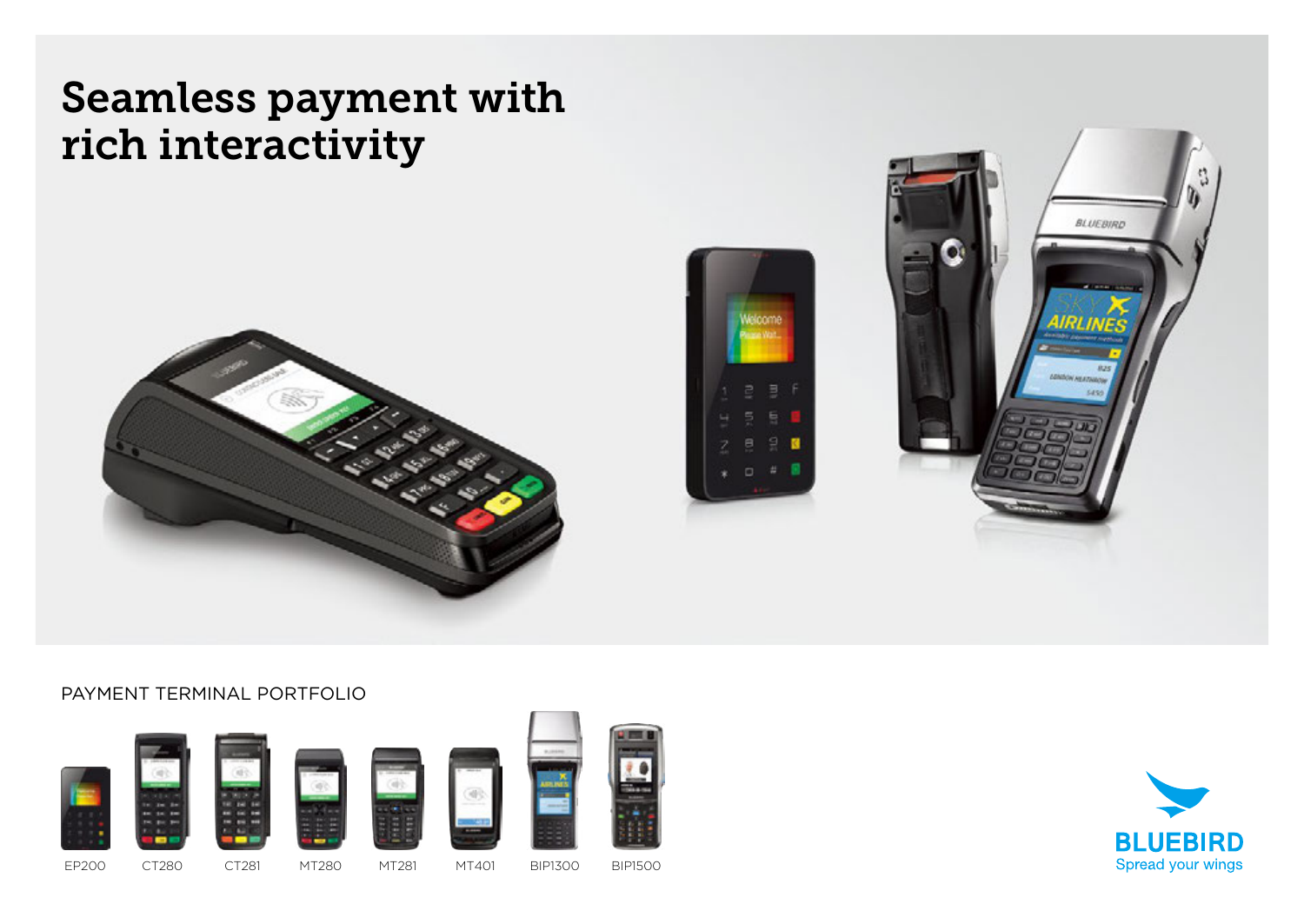# Challenge

You need assurance in the products you sell to have wide-range of capabilities that meet specific demands. You need to know if the œ devices are verified in the regions you distribute and know if they have working security tools for valid protection.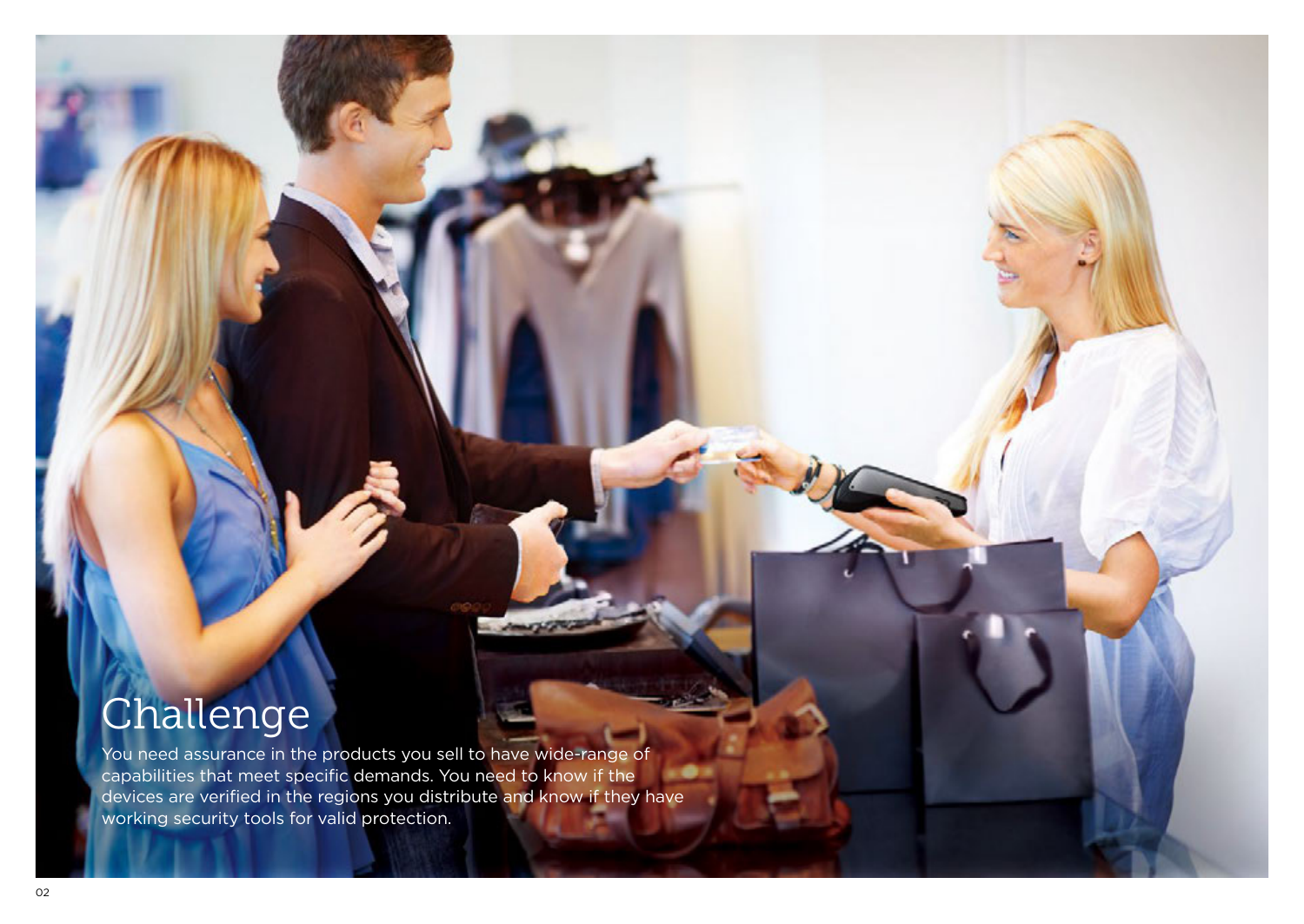## Solution

Bluebird payment terminals already have been certified with the latest security standard such as EMV, and PCI PTS. We specialize in meeting customer's demands with our wide selection of products. We have dedicated software support that helps end users with installation up to troubleshooting applications. If network security is your concern, know that our devices are armed with the latest Stone Wall™ security with cutting edge encryption algorithms. So distribute with assurance knowing that our products come with reasonable pricing and ready to tackle all your clients' demands.

 $\rho_{\odot}$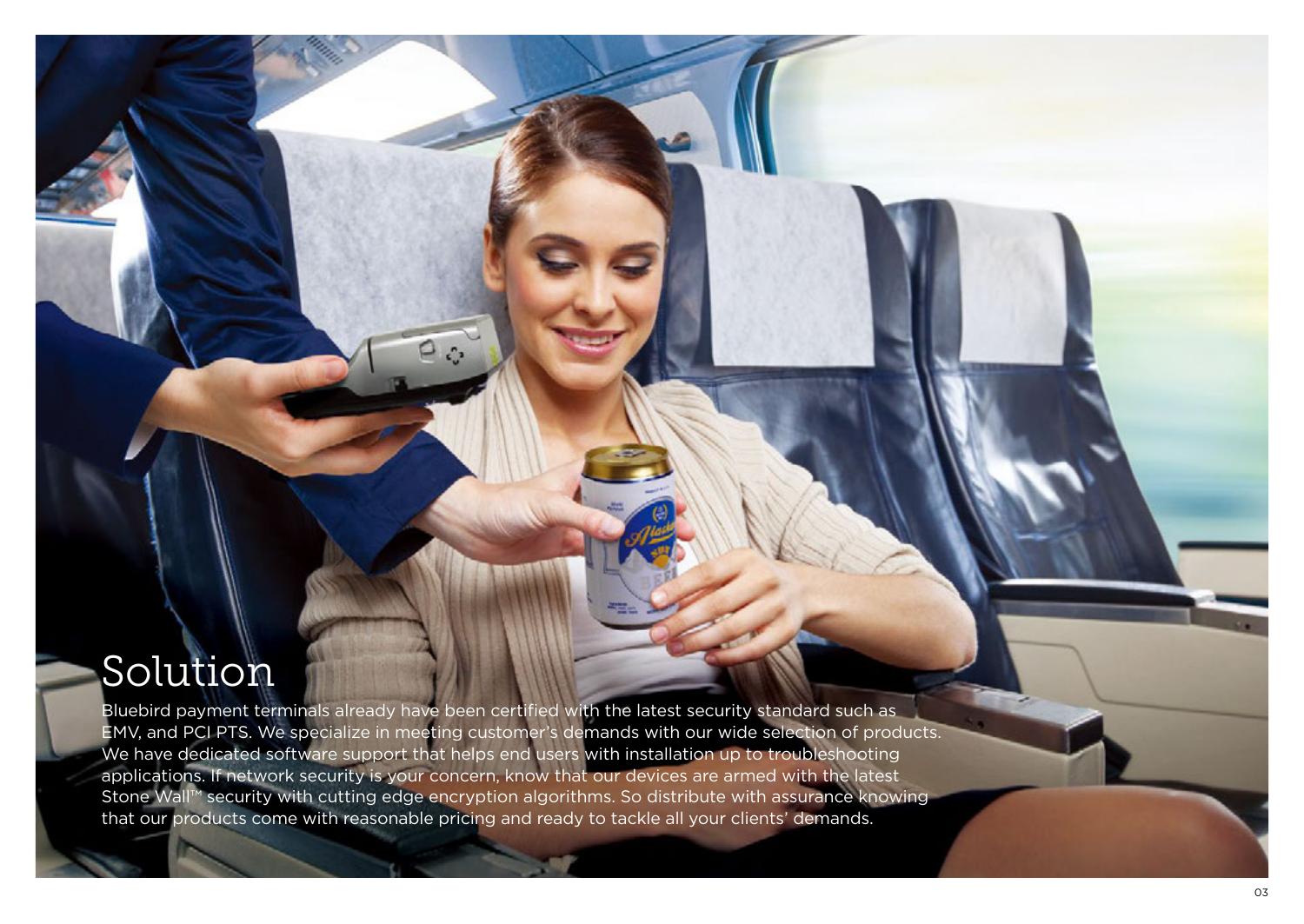### Benefit

- · EMV level 1 & 2, PCI PTS with Stone Wall™ security
- · various payment methods
- · the wide spectrum of network connection
- · longer battery cycle
- · dedicated software & OS support
- · developer friendly environment SDK, Linux with QT, WinCE and WM

489 BLUEBIRD

- · Bluebird TMS for comprehensive payment system management
- · long lasting product life span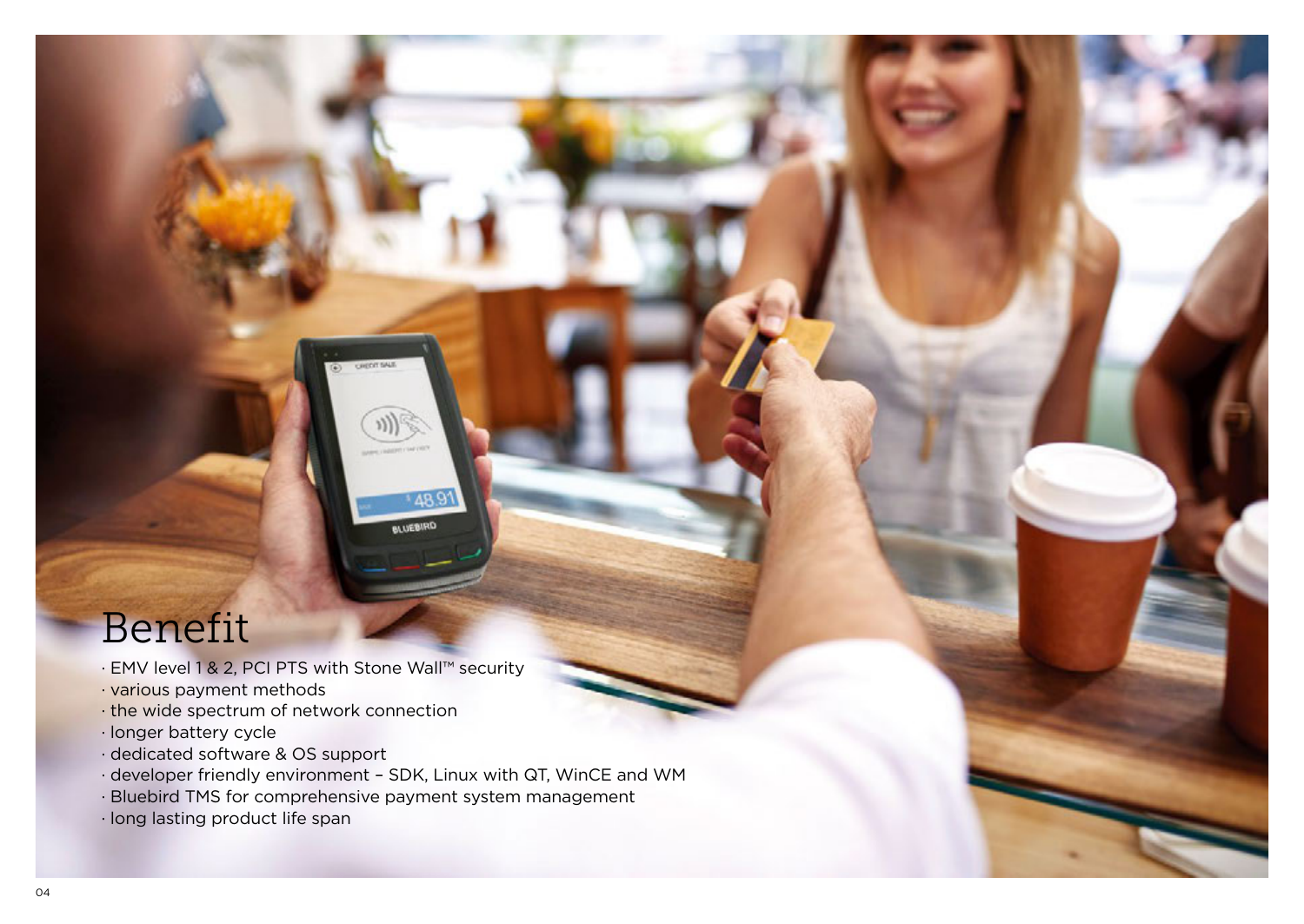### Key Features & Benefits

They are not just 'all inclusiveness'.

They will give you what you're buying and what you're keeping in future.



#### **Stone Wall™ security**

Bluebird payment terminals give the most stringent level of protection through Stone Wall™ security. It has achieved one of the popular global standard, PCI PTS and EMV certifications, as well as the popular encryption algorithms. And also it provides EMV Level 1 and 2 security. Bluebird will give constant support to help you achieve and maintain secure payments even when network connectivity is cut off.

### $\widehat{\mathbb{R}}$  & WWAN

#### **the wide spectrum of network connection**

Whether indoors or outdoors, Bluebird payment terminals provide exceptional network connectivity with a wide range of radio frequencies and Bluetooth capabilities. With WWAN communication capabilities or WLAN as well as Bluetooth, be assured in knowing that Bluebird has you covered wherever you go.



#### **customization availability**

Bluebird meets all the business demands. With a clear grasp of overseas markets around the world, Bluebird has supported numerous businesses in the very unique environment. OS initializing, SW maximum work availability, HW component modification, module replacement and etc., Bluebird can cope with all the most demanding issues.



#### **various payment methods**

Offer convenience to your customers with Bluebird payment terminal's all payment options. They include: all the swiping, inserting and tapping such as magnetic stripe readers, smart card readers, contactless payments (MasterCard PayPass, Visa PayWave, NFC, etc.) and wireless couponing & wallet use cases.

### **EXTREME<br>POWER SAVING**

#### **extended battery, longer battery cycle**

The extreme power saving design of Bluebird payment terminal takes full advantage of a low power consumption processor without sacrificing performance in the most demanding business environment.



#### **next generation performance**

Bluebird payment terminals have ARM security processors that provide one of the necessary requisites for secured payment certification and fast computing intensive processes. ARM processors manipulate power consumption, which minimize power leakage by controlling unused cores.



#### **developer friendly**

The Bluebird Software Development Kit (SDK) is a great starting point for developing a payment terminal application based on the commonly used OS. In particular, Bluebird has installed Linux including QT, WinCE and WM for pliable development environment. The SDK contains a variety of useful materials for developers, including extensive documentation, tutorials, samples, best API practice guidance, and the libraries of API for numerous development purposes.

## Tank<sup>"</sup><br>Smith

#### **TankSmith™ ruggedness**

Bluebird products guarantee top-notch quality by incorporating the proprietary TankSmith™ technology. All components are designed with industrial use in mind and have been tested in the field to eliminate any possible operational failures. Along with solid particle and liquid ingress protection, Bluebird payment terminals are purpose-built to withstand rigors of harsh industrial environments. Even with a waiter's wet hands, the waterproof keypad will never wear down. Well-built IC-Card Reader and Magnetic Stripe Reader minimize damage after being slide numerous times.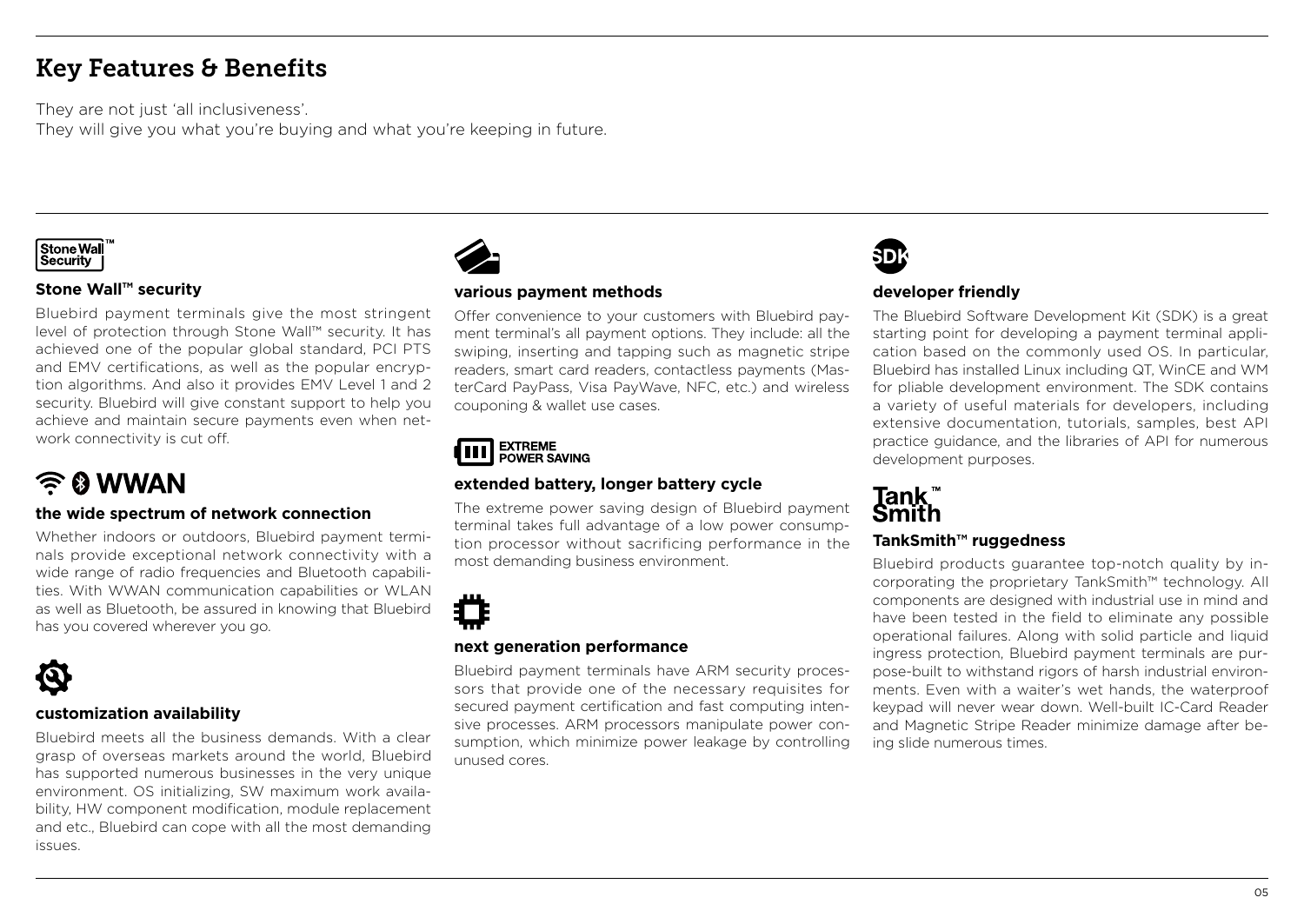### [IIII] 33

#### **lightning fast data capture**

The receptive scanners of Bluebird payment terminals allow high recognition rate and are able to capture and process data at rapid speed. Additionally, all the integrated scanning components offer a wide range of data capturing options, resulting in faster workflow for your staff. One single scanning component enables Bluebird payment terminal to scan all 1D/2D capturing. Moreover, you can simply do capturing for couponing or management of the customer loyalty program.



#### **short-cut keys for macro options**

Bluebird all in one device comes with extensive keypad options to fit variety of handling styles. Use either the Numeric keys or the QWERTY keys that are customizable to a sequence of actions. In addition, you can pre-map complicated sequences to save time which can potentially reduce employee training and allow them to carry out complex procedures with ease.

GOOD<br>DESIGN<br>COLOR<br>DISPLAY

#### **good design & color display**

Bluebird payment terminals are deliberately designed, using the best and high quality materials. The ergonomic keypad design is easy for you and your customer to use. They're compact and convenient; they won't clutter up your countertop. You will have the latest color screens that can be personalized with your promotions and events and capture attention and foster engagement with rich interactivity. The payment terminals create a meticulous payment process.

#### functionalities

#### **comprehensively extended functionality**

Bluebird has considered extended functionality with respect to meeting various accessory requirements from the beginning of product planning. At the very outset, it is originally meant to be a whole system including other peripherals for use in a variety of environment.



#### **biometric fingerprint verification (optional)**

Expand operational security with the fingerprint verification tool of Bluebird products. With highly advanced biometric scanning capability, bring quick and secure access to user information and increase protection for your data and staff.

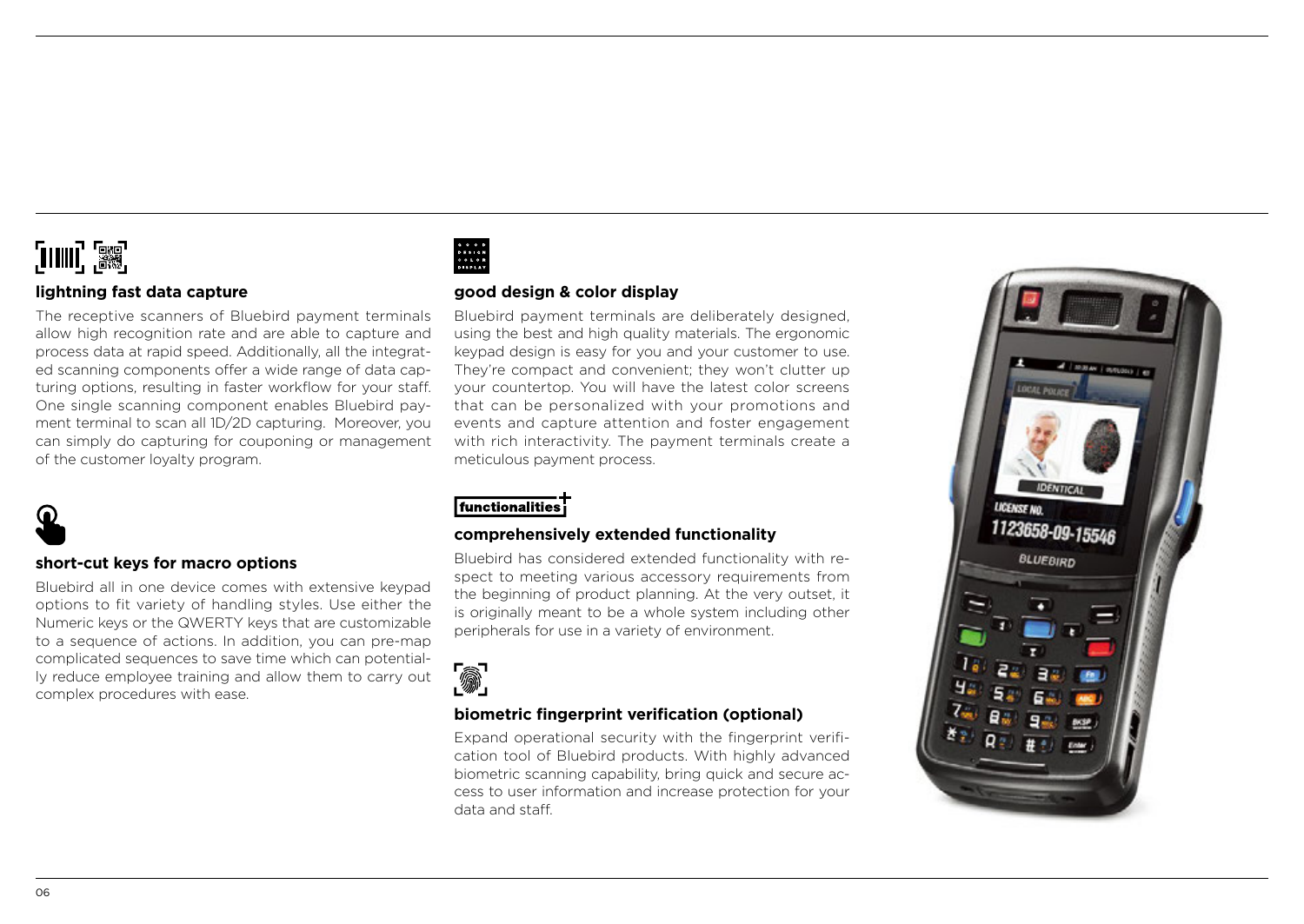

| next generation performance                         | <b>ARM11 Secure</b><br>Processor Linux             | <b>ARM11 Secure</b><br>Processor                          | ARM9 32bit<br>Processor<br>exclusive<br>Security<br>Processor | ARM11 32bit<br>Security<br>Processor                                             | ARM9 32bit<br>Processor<br>exclusive<br>Security<br>Processor  | ARM9 32bit<br>Processor<br>exclusive<br>Security<br>Processor | ARM <sub>v5</sub>                             | ARM <sub>v5</sub>                             |
|-----------------------------------------------------|----------------------------------------------------|-----------------------------------------------------------|---------------------------------------------------------------|----------------------------------------------------------------------------------|----------------------------------------------------------------|---------------------------------------------------------------|-----------------------------------------------|-----------------------------------------------|
| developer friendly                                  | iOS, Android,<br>Linux                             | Linux                                                     | Windows CE6.0                                                 | Linux                                                                            |                                                                | Windows CE6.0 Windows CE6.0                                   | Windows<br>Mobile 5.0                         | Windows<br>Mobile 6.1/6.5                     |
| PAYMENT FEATURES                                    |                                                    |                                                           |                                                               |                                                                                  |                                                                |                                                               |                                               |                                               |
| Stone Wall™ security                                | PCI PTS 3.X                                        | PCI PTS 4.X                                               | PCI PTS 3.X                                                   | PCI PTS 4.X                                                                      | PCI PTS 3.X                                                    | PCI PTS 3.X                                                   | PCI PTS 3.X                                   | PCI PTS 3.X                                   |
| various payment method                              | $\circ$                                            | $\circ$                                                   | $\circ$                                                       | $\circ$                                                                          | $\circ$                                                        | $\circ$                                                       | $\circ$                                       | $\circ$                                       |
| <b>INDUSTRIAL CLASS FEATURES</b>                    |                                                    |                                                           |                                                               |                                                                                  |                                                                |                                                               |                                               |                                               |
| excellent communication and<br>network connectivity | $\circ$                                            | $\circ$                                                   | $\circ$                                                       | $\circ$                                                                          | $\circ$                                                        | $\circ$                                                       | $\circ$                                       | $\circ$                                       |
| TankSmith™ ruggedness                               | $\circ$                                            | $\circ$                                                   | $\circ$                                                       | $\circ$                                                                          | $\circ$                                                        | $\circ$                                                       | $\circ$                                       | $\circ$                                       |
| <b>USER FRIENDLY FEATURES</b>                       |                                                    |                                                           |                                                               |                                                                                  |                                                                |                                                               |                                               |                                               |
| good design & color display                         | 2.0 inch<br>industrial level<br>durable<br>TFT LCD | 2.8 inch<br>industrial level<br>durable TFT<br><b>LCD</b> | 2.8 inch<br>industrial level<br>durable TFT<br><b>LCD</b>     | 2.8 inch<br>industrial level<br>durable glass<br>optional<br>capacitive<br>Touch | 2.8 inch<br>industrial<br>level durable<br>capacitive<br>Touch | 4 inch industrial<br>level durable<br>capacitive<br>Touch     | 3.5 inch<br>industrial level<br>durable glass | 3.5 inch<br>industrial level<br>durable glass |
| lightning fast data capture                         | $\circ$                                            |                                                           |                                                               |                                                                                  |                                                                |                                                               | $\circ$                                       | $\circ$                                       |
| comprehensively extended functionality              |                                                    |                                                           |                                                               |                                                                                  |                                                                |                                                               | $\circ$                                       | swappable<br>components                       |
| short-cut keys for macro options                    | ۰                                                  | ٠                                                         |                                                               | $\sim$                                                                           |                                                                |                                                               | 21 or 41 keys                                 | 25 or 42 keys                                 |
| biometric fingerprint verification (optional)       |                                                    |                                                           |                                                               | $\circ$                                                                          |                                                                |                                                               |                                               | $\circ$                                       |
| barcode scanner                                     | 1D/2D<br>optional                                  |                                                           |                                                               |                                                                                  |                                                                |                                                               | built in                                      | built in                                      |